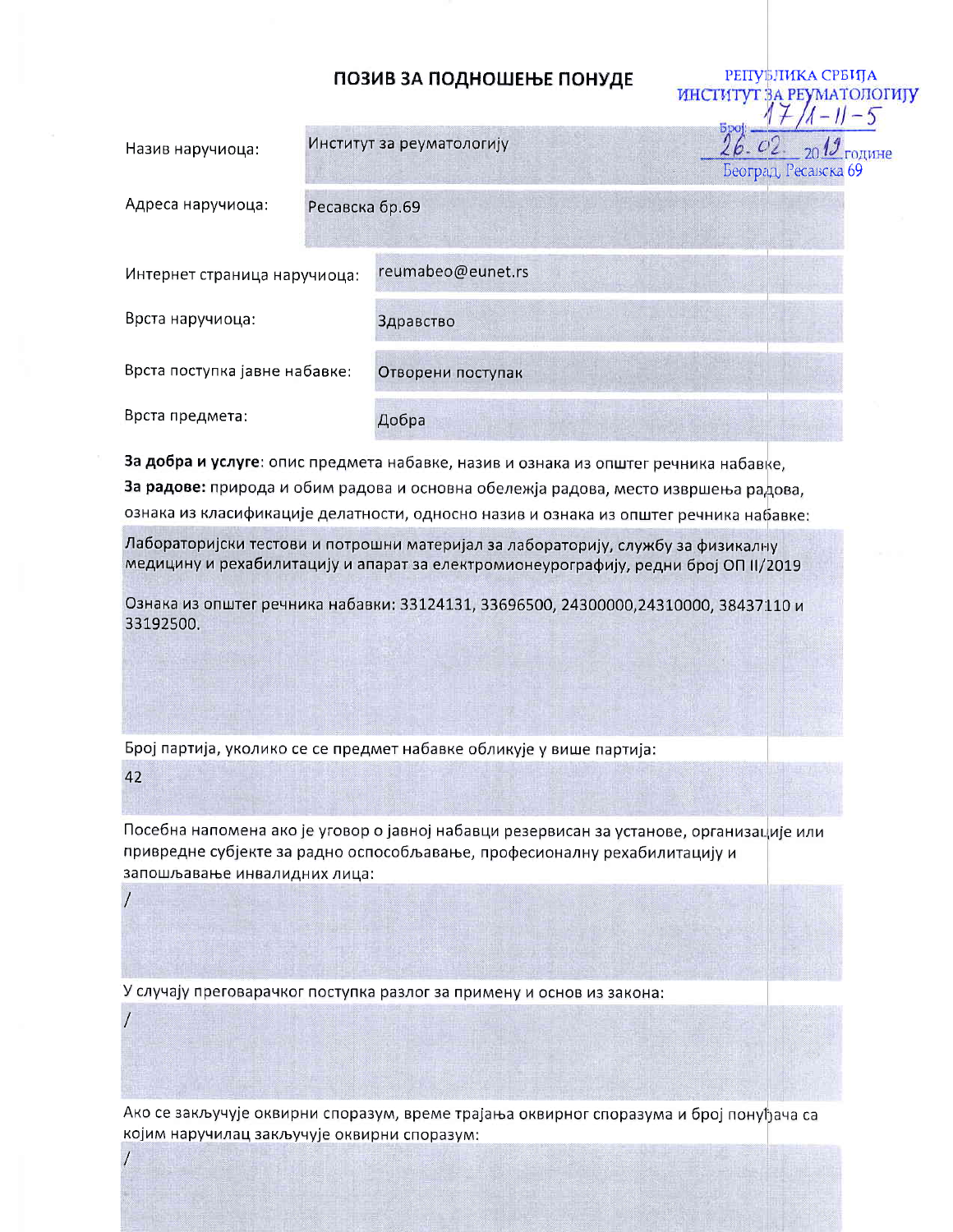У случају подношења електронске понуде, примене електронске лицитације или система динамичне набавке - основни подаци о информационом систему наручиоца и неопходним техничким условима за учешће:

У случају примене система динамичне набавке рок трајања система:

У случају обавезе подношења понуде са подизвођачем проценат вредности набавке који се извршава преко подизвођача:

Критеријум, елементи критеријума за доделу уговора:

Наручилац ће уговор о јавној набавци доделити применом критеријума "најнижа понуђена цена".

Начин преузимања конкурсне документације, односно интернет адреса где је конкурсна документација доступна:

Портал јавних набавки, portal.ujn.gov.rs; Интернет страница наручиоца - www.reumatologija.org.rs.

Адреса и интернет адреса државног органа или организације, односно органа или службе територијалне аутономије или локалне самоуправе где се могу благовремено добити исправни подаци о пореским обавезама, заштити животне средине, заштити при запошљавању, условима рада и сл: